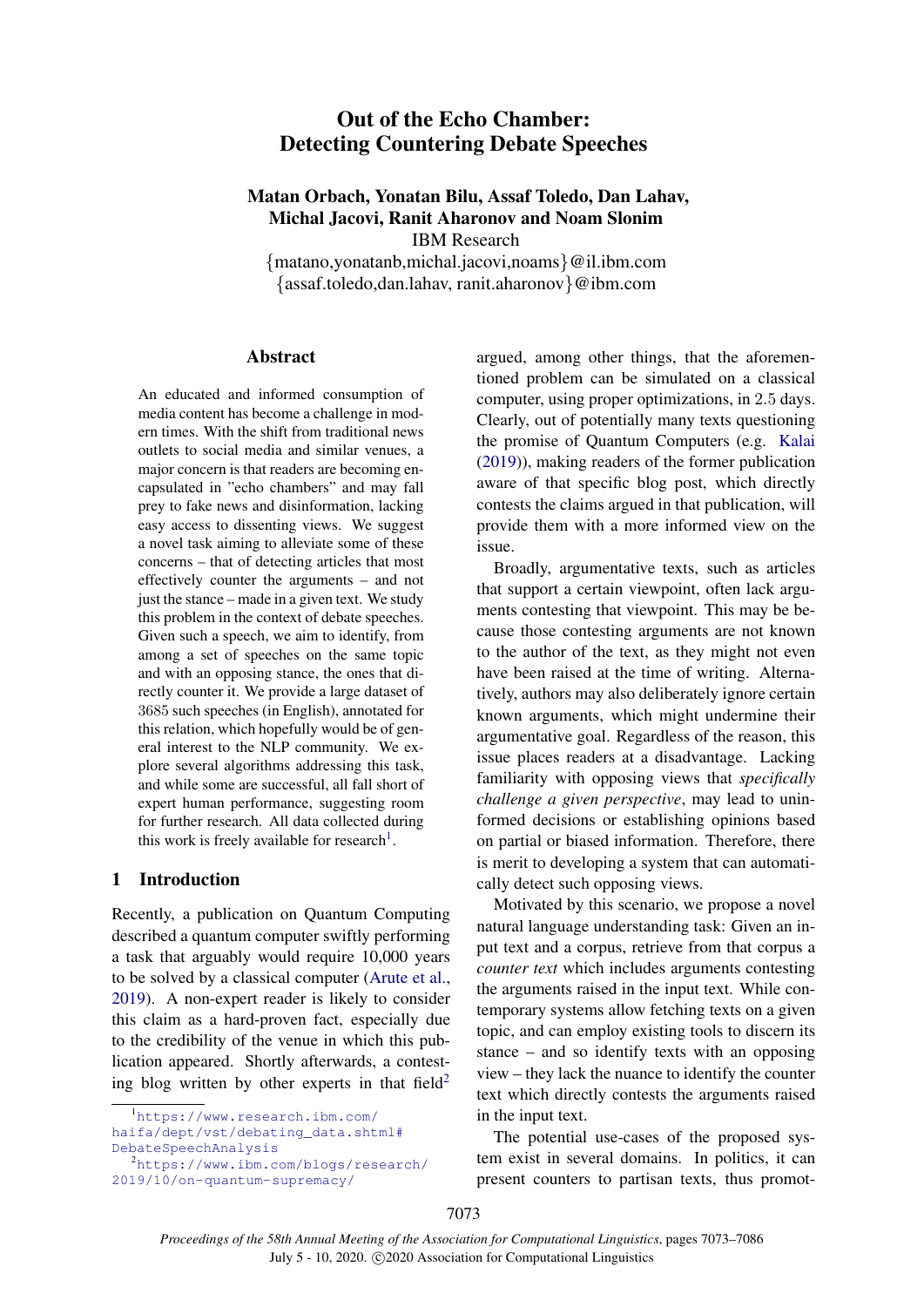ing more informed and balanced views on existing controversies. In social media, it can alleviate the bias caused by the "echo chamber" phenomenon [\(Garimella et al.,](#page-9-1) [2018\)](#page-9-1), by introducing opposing views. And in the financial domain, it can potentially help analysts find relevant counter-texts to predictions and claims made in earning calls. It may also help authors to better present their stance, by challenging them with counter texts during their writing process. Lastly, it may aid researches to examine relevant citations by annotating which papers, out of potentially many, hold opposing views. Note, however, that this paper focuses on counter text detection - a useful tool for these worthy goals, but not a complete solution.

To pursue the aforementioned task, one needs a corresponding benchmark data, that would serve for training and evaluating the performance of an automatic system. For example, one may start with an opinion article, find a set of opinion articles on the same topic with an opposing stance, and aim to detect those that most effectively counter the arguments raised in the opinion article we started with. This path represents a formidable challenge; for example, reliable annotation of long texts is notoriously difficult to obtain [\(Lavee et al.,](#page-9-2) [2019a\)](#page-9-2), to name just one reason out of many.

To overcome this issue, here we focus on a unique debate setup, in which the goal of one expert debater is to generate a coherent speech that counters the arguments raised in another speech by a fellow debater. Specifically, as part of Project Debater<sup>[3](#page-1-0)</sup>, we collected more than  $3,600$  debate speeches, each around four minutes long, recorded by professional debaters, on a wide variety of controversial topics, posed as debate *motions* (e.g. *we should ban gambling*). With this paper, we make this data available to the community at large. Each motion has a set of supporting speeches, and another set of opposing speeches, typically recorded in response to one – and only one – of the supporting speeches. Correspondingly, our task is defined as follows. Given a motion, a supporting speech, and a set of candidate opposing speeches discussing the same motion, identify the opposing speeches recorded in response to the supporting speech.

We analyze human performance on this chal-

lenging task, over a sample of speeches, and further report systematic results of a wide range of contemporary NLP models. Our analysis suggests that expert humans clearly outperform the examined automatic methods, by employing a potentially non-trivial mix of heuristics.

In summary, our main contributions are as follows: (1) Introducing a novel NLU task, of identifying the long argumentative text that best refutes a long argumentative text given as input. (2) Suggesting to simulate the proposed general task in a well-framed debate setup, in which one should identify the response speech(es) that rebuts a given supporting speech. (3) Sharing a large collection of more than 3,600 recorded debate speeches, that allow to train and evaluate automatic methods in our debate-setup task. (4) Providing empirical results for a variety of contemporary NLP models in this task. (5) Establishing the performance of humans in this task, conveying that expert humans currently outperform automatic methods.

## 2 Related Work

Most similar to our work is the task of retrieving the best counter argument to a single given argument [\(Wachsmuth et al.,](#page-10-0) [2018\)](#page-10-0), also within the debate domain. However, in that setting counterarguments may discuss different motions, or have the same stance towards one motion. In our setting, identifying speeches discussing the same motion can be done using existing NLP methods, and being of opposing stances may be explored with various sentiment analysis techniques. Our focus is on identifying the response to a supporting speech within a set of *opposing* speeches, *all discussing the same motion*. Other than the different setup, our task also handles a more complex premise – speeches which are substantially longer than any single argumentative unit, and include multiple such units.

An alternative to our approach is breaking the problem into three stages: (1) identifying specific arguments made in each debate speech; (2) establishing counterargument relations between such arguments found in different speeches; (3) choosing the best response speech based on these argument-level relations. The first subproblem has been recently explored in [Mirkin](#page-10-1) [et al.](#page-10-1) [\(2018b\)](#page-10-1); [Lavee et al.](#page-9-3) [\(2019b\)](#page-9-3); [Orbach et al.](#page-10-2) [\(2019\)](#page-10-2). The second is related to a major research area within computational argumentation

<span id="page-1-0"></span><sup>3</sup>[https://www.research.ibm.com/](https://www.research.ibm.com/artificial-intelligence/project-debater/) [artificial-intelligence/project-debater/](https://www.research.ibm.com/artificial-intelligence/project-debater/)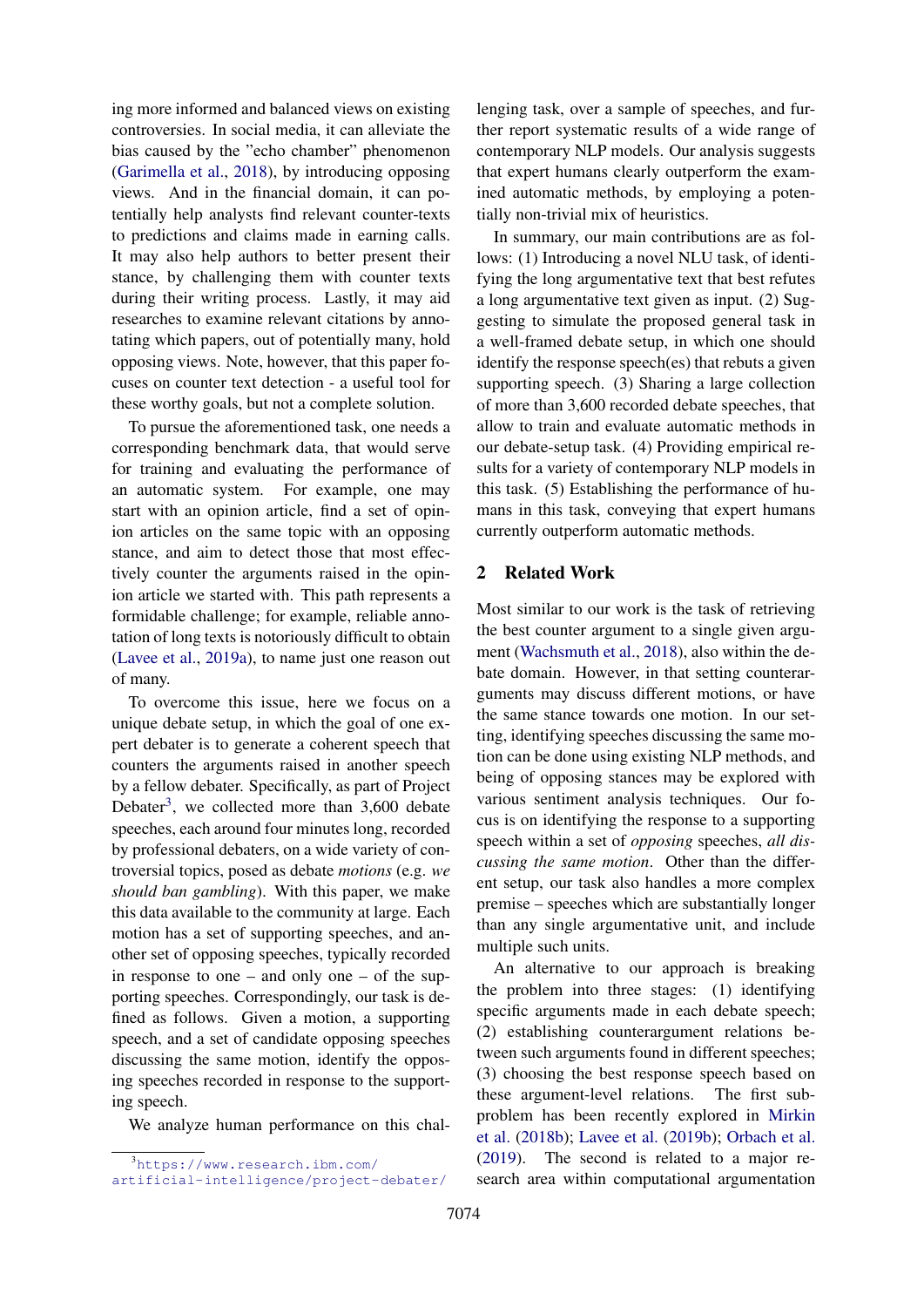(see recent surveys by [Cabrio and Villata](#page-9-4) [\(2018\)](#page-9-4); [Lawrence and Reed](#page-9-5) [\(2019\)](#page-9-5)). Such research includes detecting attack relations between arguments [\(Cabrio and Villata,](#page-9-6) [2012;](#page-9-6) [Rosenthal and](#page-10-3) [McKeown,](#page-10-3) [2015;](#page-10-3) [Peldszus and Stede,](#page-10-4) [2015b;](#page-10-4) [Co](#page-9-7)[carascu and Toni,](#page-9-7) [2017;](#page-9-7) [Wachsmuth et al.,](#page-10-0) [2018\)](#page-10-0), modeling them [\(Sridhar et al.,](#page-10-5) [2015\)](#page-10-5), depicting these relations [\(Walker et al.,](#page-10-6) [2012;](#page-10-6) [Peldszus](#page-10-7) [and Stede,](#page-10-7) [2015a;](#page-10-7) [Musi et al.,](#page-10-8) [2017\)](#page-10-8), generating counter-arguments [\(Hua and Wang,](#page-9-8) [2018;](#page-9-8) [Hua](#page-9-9) [et al.,](#page-9-9) [2019\)](#page-9-9), and establishing a theoretical framework for engagement [\(Toulmin,](#page-10-9) [2003;](#page-10-9) [Govier,](#page-9-10) [1991;](#page-9-10) [Dung,](#page-9-11) [1995;](#page-9-11) [Damer,](#page-9-12) [2009;](#page-9-12) [Walton,](#page-10-10) [2009\)](#page-10-10).

A major drawback of the above approach is that it requires a considerable labeling effort – the annotation of arguments mentioned within speeches – which has been shown to be a challenge [\(Lavee](#page-9-2) [et al.,](#page-9-2) [2019a\)](#page-9-2). Another is that the methods in the above studies which focus on establishing relations at the individual argument level may be limited when aiming to evaluate the perspective of long texts. Specifically, a response speech may contain multiple arguments that relate to the supporting speech in different ways. For instance, the speaker in such a speech may choose to concede an argument, while still maintaining an opposite view. Therefore simply mapping argument level relations may fall short when trying to generalize and assess full speeches. Our task complements the above endeavors by facilitating a framework that would allow extending their granularity from the argument level to a full-text level. Also, our main motivation is different – detecting whole long counter speeches, and not the exact counter arguments within the counter speech. The latter, perhaps more challenging goal, is out of scope for this work.

New neural models have recently driven performance improvements across many NLP tasks [\(Devlin et al.,](#page-9-13) [2018;](#page-9-13) [Radford et al.,](#page-10-11) [2018\)](#page-10-11), surpassing the level of non-expert humans in a diverse set of benchmark tasks [\(Wang et al.,](#page-10-12) [2018;](#page-10-12) [McCann et al.,](#page-9-14) [2018\)](#page-9-14). To facilitate the progress of further research [Wang et al.](#page-10-13) [\(2019\)](#page-10-13) introduced a benchmark aiming to pose a new series of rigorous tests of language understanding which are challenging for cutting-edge NLP technologies. Our work is consistent with the motivation behind these benchmarks, as it suggests a challenging new NLU task, accompanied by a corresponding dataset and benchmarks.

The rise of deliberate disinformation, such as fake news, highlights the erosion in the credibility of consumed content [\(Lazer et al.,](#page-9-15) [2018\)](#page-9-15), and situations where one is exposed only to opinions that agree with their own, as captured by the notion of echo chambers, are becoming more prevalent [\(Garimella et al.,](#page-9-1) [2018;](#page-9-1) [Duseja and Jham](#page-9-16)[tani,](#page-9-16) [2019\)](#page-9-16). The task proposed in this work seems timely in this context.

#### <span id="page-2-0"></span>3 Data

We now detail the process of collecting the speeches, the structure of the dataset, and how it is used for our task.

Dataset structure Each speech in the dataset discusses a single motion and is either a *supporting speech* – in which a single speaker is arguing in favor of the discussed motion, or an *opposing speech* – in which the speaker is arguing against the motion, typically in response to a supporting speech for that motion. As described below, debaters recording an opposing speech typically listen to a given recorded supporting speech, and then design and record their own speech in response to it. This *counter speech* is either *explicit* – including a rebuttal part in which the speaker directly addresses arguments raised in the rebutted speech, or *implicit* – including no such dedicated rebuttal section, but tacitly relating to the issues raised in the supporting speech they respond to. The data contains multiple counter speeches to each supporting speech, among which some, none or all may be explicit or implicit. Figure [1](#page-3-0) depicts the structure of this dataset. Examples of one explicit and one implicit counter speeches are included in the Appendix.

Recording speeches The supporting speeches were produced by a team of professional debaters, using a procedure similar to the one described in [Mirkin et al.](#page-10-14) [\(2018a\)](#page-10-14): The debaters were each given a list of motions, accompanied by relevant background materials (taken from an online resource such as Wikipedia). They were allowed ten minutes of preparation time to review a motion's background material, after which they recorded a speech arguing in favor of that motion, which was around four minutes long. Through this process, 1797 supporting speeches were recorded, discussing 460 motions.

To record an opposing speech, the debaters were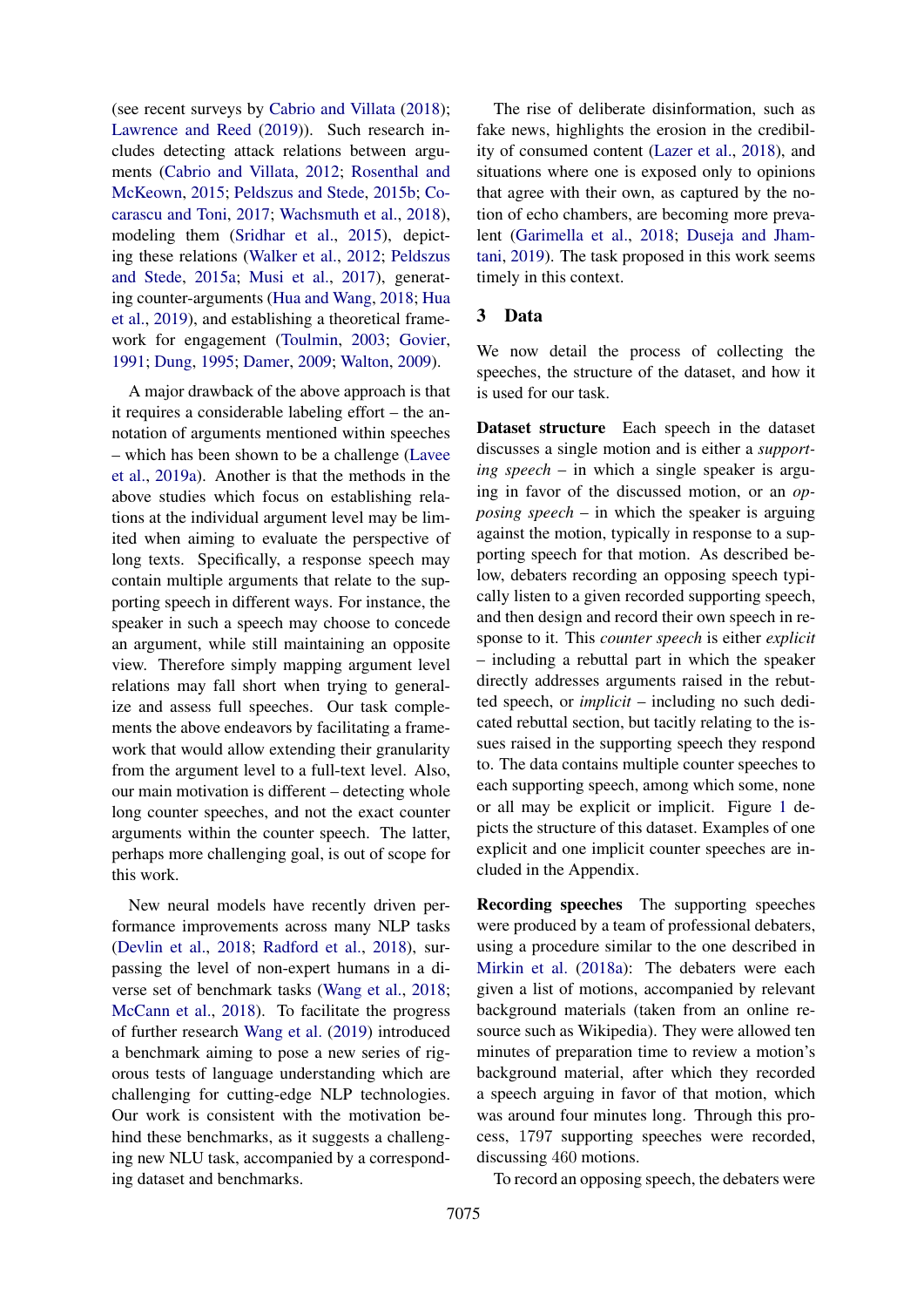<span id="page-3-0"></span>

Figure 1: The speeches data structure for two motions (*M1* and *M2*): Each motion has several supporting (Sup.) and opposing (Op.) speeches. Opposing speeches which constitute an explicit/implicit counter speech to a supporting speech are connected to it with a solid/dashed line. In the data, each supporting speech has zero or more counters, and each opposing speech is the counter of at most one supporting speech.

first given ten minutes to review the background material for the motion, as in the recording of a supporting speech. Then, they listened to a supporting speech (recorded by a fellow debater) and recorded a counter speech of similar length. Due to different debate styles popular in different parts of the world, some debaters recorded explicit counter speeches while others recorded implicit ones. To expedite the pace of the recording process, towards its end, few opposing speeches were recorded without requiring the debater to respond to a specific supporting speech. Instead, the debaters were instructed to think of supporting arguments themselves, and respond to these arguments. In total, 1887 opposing speeches were recorded: 348 are explicit counters, 1389 are implicit, and the other 150 are not the counter speech of any supporting speech. The full guidelines used by the debaters during the recordings are included in the Appendix.

The recorded audios were automatically transcribed into text using Watson's off-the-shelf Automatic Speech to Text  $(STT)^4$  $(STT)^4$ . Human transcribers listened to the recorded speeches, and manually corrected any errors found in the transcript texts produced by the STT system. On average, each speech transcript contains 28.2 sentences, and averages 738.6 tokens in length.

For the purpose of this work, the manuallycorrected transcripts are used. The full data of 3685 speeches, including the recorded audios, the STT system outputs and the manually-corrected

<span id="page-3-1"></span><sup>4</sup>[https://www.ibm.com/cloud/](https://www.ibm.com/cloud/watson-speech-to-text) [watson-speech-to-text](https://www.ibm.com/cloud/watson-speech-to-text)

transcripts are available on our website<sup>[5](#page-3-2)</sup>. For comparison, the previous release of Project Debater's speeches dataset [\(Lavee et al.,](#page-9-3) [2019b\)](#page-9-3) included a smaller subset of 400 speeches. Further details on the format of the full data and the recordings process are available in [Mirkin et al.](#page-10-14) [\(2018a\)](#page-10-14).

Usage As noted above, our task input is comprised from a supporting speech and several candidate opposing speeches all discussing the same motion. Some candidates are counters of the supporting speech, and others are typically counters of *other* supporting speeches for the same motion. The goal is to identify those counter speeches made in response to the supporting speech. Opposing speeches produced by the speaker of the supporting speech were excluded from the candidates set, as in the real world it is unexpected for one to simultaneously support both sides of a discussion.

### 4 Human Performance

Recently, with deep learning techniques achieving human performance on several NLU tasks, and even surpassing it, there is growing interest in raising the bar [\(Wang et al.,](#page-10-13) [2019\)](#page-10-13). That is, to facilitate advancing NLU beyond the current state-ofthe-art, there is a need for novel tasks which are solvable by humans, yet challenging for automatic methods. To assess our proposed task in this context, we performed an annotation experiment, as described below.

Setup Each question presented one supporting speech and between 3 to 5 candidate opposing speeches, all discussing the same motion. Annotators were instructed to read the speeches, and select one opposing speech which they thought was a counter speech of the supporting speech. When they could not identify such a counter, they were asked to guess and mention that they had done so.

60 questions were randomly sampled and given to 3 English-proficient expert annotators, who have successfully worked with our team in other past annotation experiments. Following their choice of a counter speech, they were asked to explain their choice in free form language.

Following this step, one of the authors read the explanations provided by the experts and formed

<span id="page-3-2"></span><sup>5</sup>[https://www.research.ibm.com/](https://www.research.ibm.com/haifa/dept/vst/debating_data.shtml#Debate Speech Analysis) [haifa/dept/vst/debating\\_data.shtml#](https://www.research.ibm.com/haifa/dept/vst/debating_data.shtml#Debate Speech Analysis) [DebateSpeechAnalysis](https://www.research.ibm.com/haifa/dept/vst/debating_data.shtml#Debate Speech Analysis)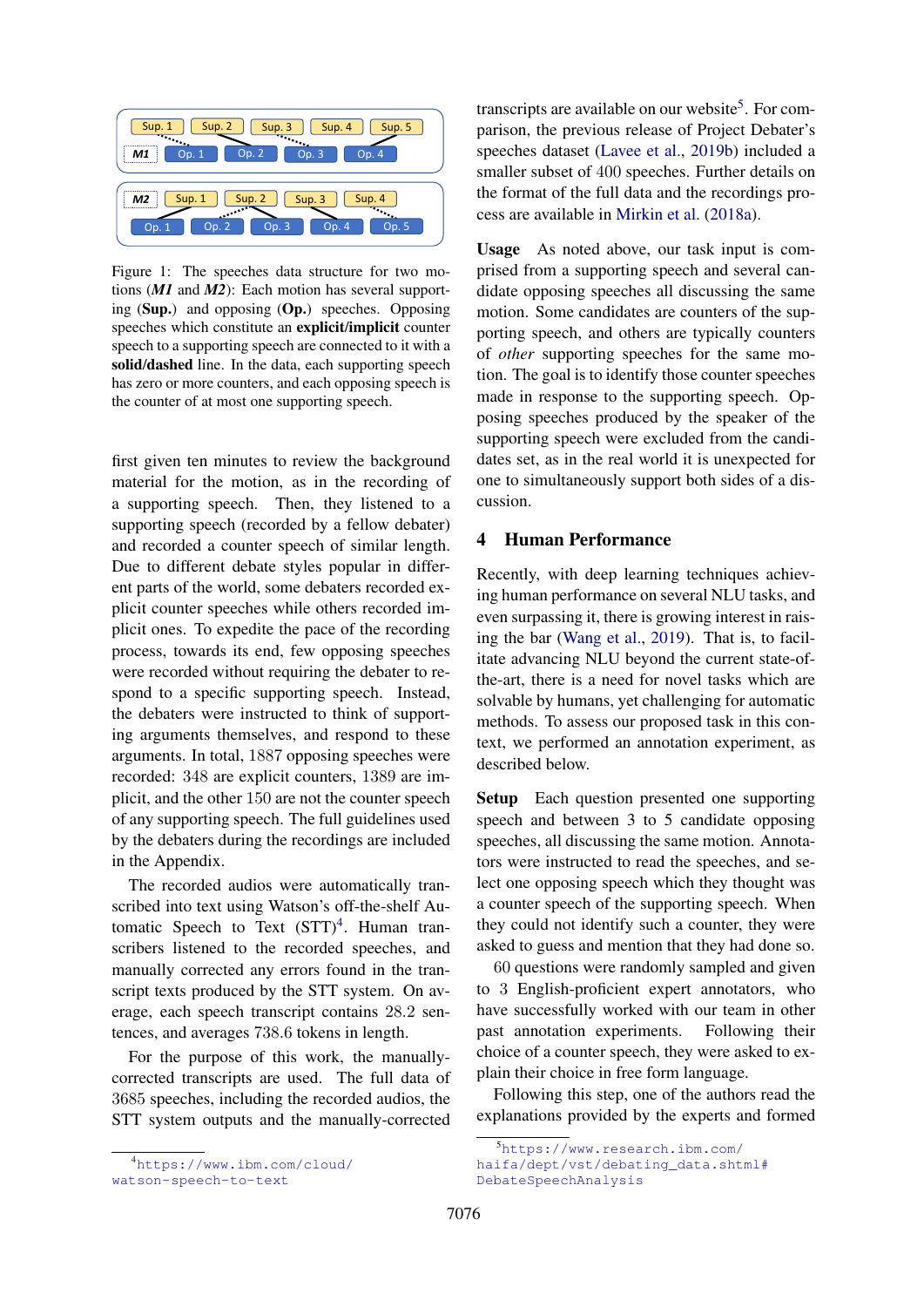<span id="page-4-1"></span>

|              | All          |                                    |              | Explicit     | <i>Implicit</i> |   |  |
|--------------|--------------|------------------------------------|--------------|--------------|-----------------|---|--|
|              | $\mathbf{A}$ | - R                                | $\mathbf{A}$ | $\mathbf{R}$ |                 | R |  |
|              |              | Ex $85.6$ 31.4 91.7 37.4 76.4 30.2 |              |              |                 |   |  |
| $C_{\Gamma}$ |              | 48.9 28.4 55.6 29.5 38.9 26.6      |              |              |                 |   |  |

Table 1: Annotation results showing, for each *annotation setting*, the average accuracy (A) obtained by the experts  $(Ex)$  and crowd annotators  $(Cr)$ , along with the accuracy of randomly guessing the answer (R).

a set of reason categories. Then, another 60 questions were sampled and given to 3 crowd annotators, using the *Figure-Eight*<sup>[6](#page-4-0)</sup> crowdsourcing platform. The crowd annotators were from a dedicated group which regularly participates in annotations done by our team. After choosing a counter speech, they were instructed to choose the reason (or multiple reasons) for their choice from the set of reason categories. The crowd payment was set to 2.5\$ per question. To encourage thorough work, a post-processing bonus was given for each correct answer, doubling that pay.

The full guidelines given to the expert and crowd annotators are provided in the Appendix.

Results Performance was evaluated by calculating the accuracy of each annotator, and averaging over annotators. These results are presented in Table [1.](#page-4-1) Overall, the experts obtained an average accuracy of 86% (Ex row), considerably better than randomly guessing the answer which yielded an accuracy of 31%. The accuracy of the crowd annotators (Cr) was lower, yet distinctly better than random. This suggests that the task is difficult, and may require a level of dedication or expertise beyond what is common for crowd-annotators. Fortunately, the dataset is constructed in such a way that human annotation is not required to label it - it is clear by design which opposing speech counters which supporting speech.

To establish whether identifying explicit counters is easier than identifying implicit ones, the average annotator accuracy was separately computed for these two types. Noteworthy, the accuracy of the experts drops from a near perfect score of 92% on questions with an explicit true counter, to 76% on questions with an implicit one. Some of the drop may be explained by the smaller chance of guessing the correct answer at random over

<span id="page-4-0"></span>

<span id="page-4-3"></span>

Figure 2: The distribution of reasons for the correct and wrong answers of crowd annotators (who overall had accuracy  $\geq 60\%$ ).

this set, but not all<sup>[7](#page-4-2)</sup>. This suggests that, as may be expected, identifying implicit counter speeches is more challenging than identifying an explicit counter. Still, the performance of both types of annotators, over both types of speeches, was better than random.

Reasons analysis The explanations provided by the experts revealed several best-practices for this task, which we categorized as follows: The true counter speech quotes a phrase from the supporting speech; mentions a specific case or argument from the supporting speech; is more comprehensive and addresses more issues raised in the supporting speech than the other candidates; addresses those issues in the same order as they appear in the supporting speech; discusses similar issues; deals with the main issue raised in the supporting speech. Another reason was elimination – discarding the other candidates since they responded to issues or arguments which were *not* raised in the supporting speech. The last two categories were guess and other (which required writing a reason in free form language).

Focusing on crowd annotators who did the task relatively well (accuracy  $\geq 60\%$ ), Figure [2](#page-4-3) presents the distribution of the reasons they gave for their answers, separated between cases when they were correct and when they were wrong. Overall, the reasons distribution suggests that correctly solving this task requires balancing between the various heuristics. While some of these reasons, such as similarity, correspond to existing algorithmic ideas, others (e.g. order or main issue)

<span id="page-4-2"></span><sup>&</sup>lt;sup>7</sup>Suppose that when answering, annotators answer correctly a fraction f of the time, and guess  $1 - f$  of the time, with probability of success equal to the random baseline. Then in the explicit case  $f = 0.87$  and in the implicit  $f = 0.67$ .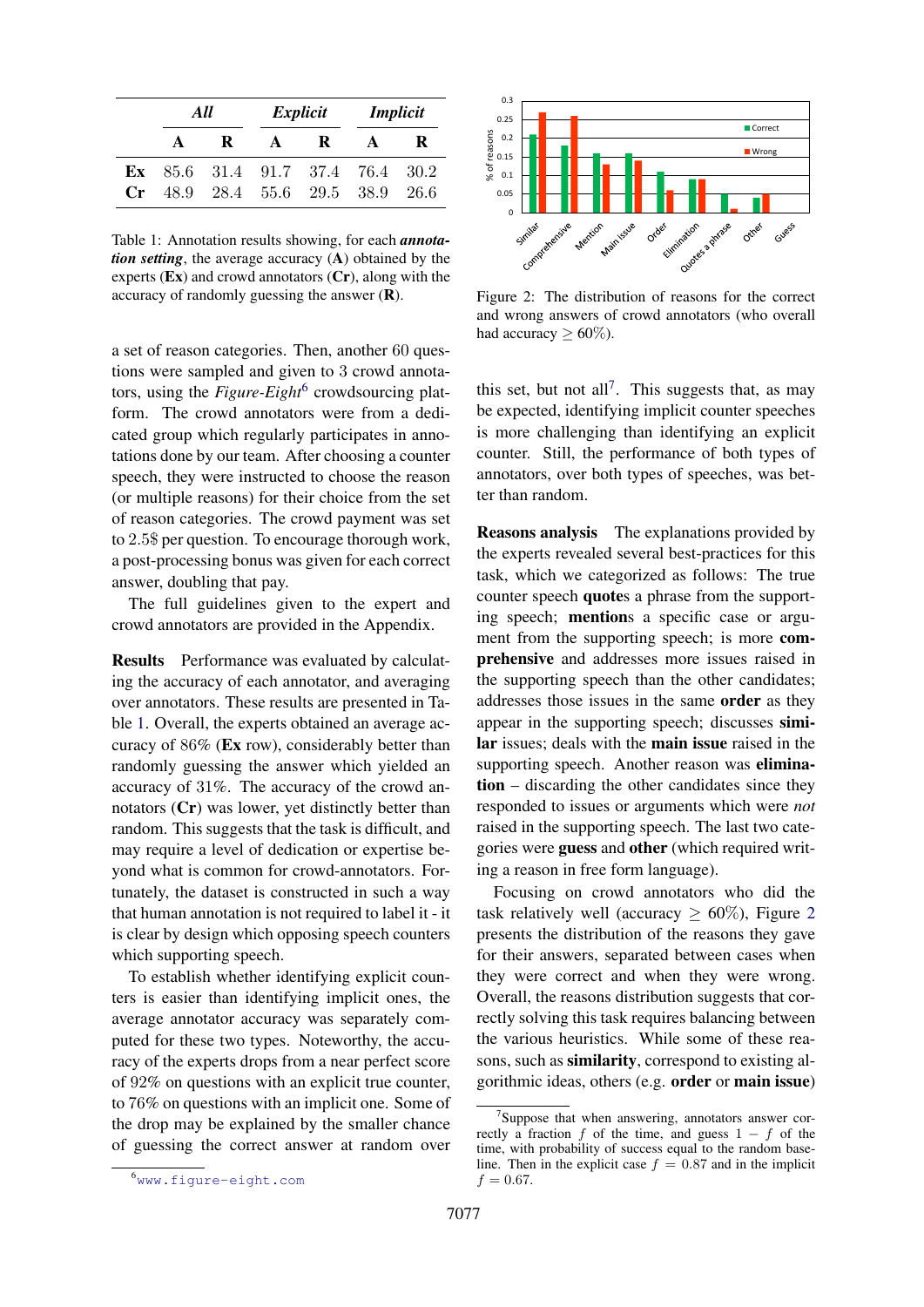could inspire future research.

## 5 Counter Speech Identification

Having established that experts perform well on this task, the question remains whether present NLP methods can match that performance.

## <span id="page-5-0"></span>5.1 Setup

Data A supporting speech was included in the experiments if (a) there was an opposing speech addressing it; and (b) there was at least one additional opposing speech discussing its motion which was produced either in response to *another* supporting speech, or without responding to any specific supporting speech. Supporting speeches not meeting these criteria were excluded from the analysis. With these criteria, the data used in the experiments comprised 1102 supporting speeches and 1708 opposing speeches, pertaining to 329 motions.

**Split** The motions were randomly split into train  $(60\%)$ , validation  $(20\%)$  and test  $(20\%)$  sets, and their speeches were partitioned accordingly.

Settings To separately evaluate the ability to detect explicit and implicit counters, the experiments were performed in three settings. The first utilized the entire data – given a supporting speech, all of the opposing speeches discussing its motion were considered as candidate counters. In the second setting, the true counter speeches were limited to explicit counters. Supporting speeches without any explicit counter were excluded. Similarly, in the last setting, the true counter speeches were limited to implicit counters, and supporting speeches without such counters were excluded. For example, a supporting speech with one explicit counter, one implicit counter and whose motion is associated with two other opposing speeches (which are not its counters), is considered with all four opposing speech candidates in the first setting and three such candidates in the second and third settings - the two non-counters and the one counter of the type relevant to the setting. Table [2](#page-6-0) details the statistics of each data split and experimental setting.

Evaluation The methods described next score each of the candidate counters. We report the average accuracy of the top predictions (A) and the average mean reciprocal rank  $(M)$ , defined as  $1/r$ where  $r$  is the highest rank of a true counter.

### 5.2 Methods

Document similarity Our first method represented speeches as bag-of-terms vectors, where terms are stemmed unigrams appearing in at least 1% of the speech-pairs in the training set, and the term counts are normalized by the total count of terms in the speech. Given two vectors, their similarity was computed using the Cosine similarity (*Cos*) or the inverse Jensen-Shannon divergence (*JS*).

Similarity and Dissimilarity [Wachsmuth et al.](#page-10-0) [\(2018\)](#page-10-0) presented a method for retrieving the best counter argument to a given argument, based on capturing the similarity and dissimilarity between an argument and its counter. At its core, their method is based on two similarity measures between pairs of texts: (i) A *word-based* similarity, which is defined by the inverse Manhattan distance between the normalized term frequency vectors of the texts (where terms were as mentioned above); (ii) An *embeddings-based* similarity which used pretrained ConceptNet Numberbatch word embeddings [\(Speer et al.,](#page-10-15) [2017\)](#page-10-15) to represent the words of the texts, averaged those embeddings to obtain a vector representing each text, and calculated the inverse Word Mover's distance [\(Kusner et al.,](#page-9-17) [2015\)](#page-9-17) between these vectors.

Previously, these measures were used to predict the relations between a pair of argumentative units. Since our speeches may contain multiple arguments, and their location within the text is unknown, we defined this method at the speech level by considering every supporting speech sentence and every candidate counter speech sentence. For each measure, the similarities of one supporting speech sentence to all candidate counter speech sentences were aggregated by applying a function *f*, yielding a sentence-to-speech similarity. These sentence-to-speech similarities were aggregated using another function *g*, yielding a speechto-speech similarity. We denote these speech-tospeech measures by  $w_{fg}$  for word-based similarities and  $e_{fq}$  for embedding-based similarities. As aggregation functions, the maximum  $(\uparrow)$ , minimum ( $\downarrow$ ), average (+) and product ( $\times$ ) were considered. For example,  $w_{\uparrow+}$  denotes taking the maximal word-based similarity of each supporting speech sentence to all candidate counter speech sentences, and averaging those values.

Lastly, following [Wachsmuth et al.](#page-10-0) [\(2018\)](#page-10-0) once more, the similarity (*SD*) between a supporting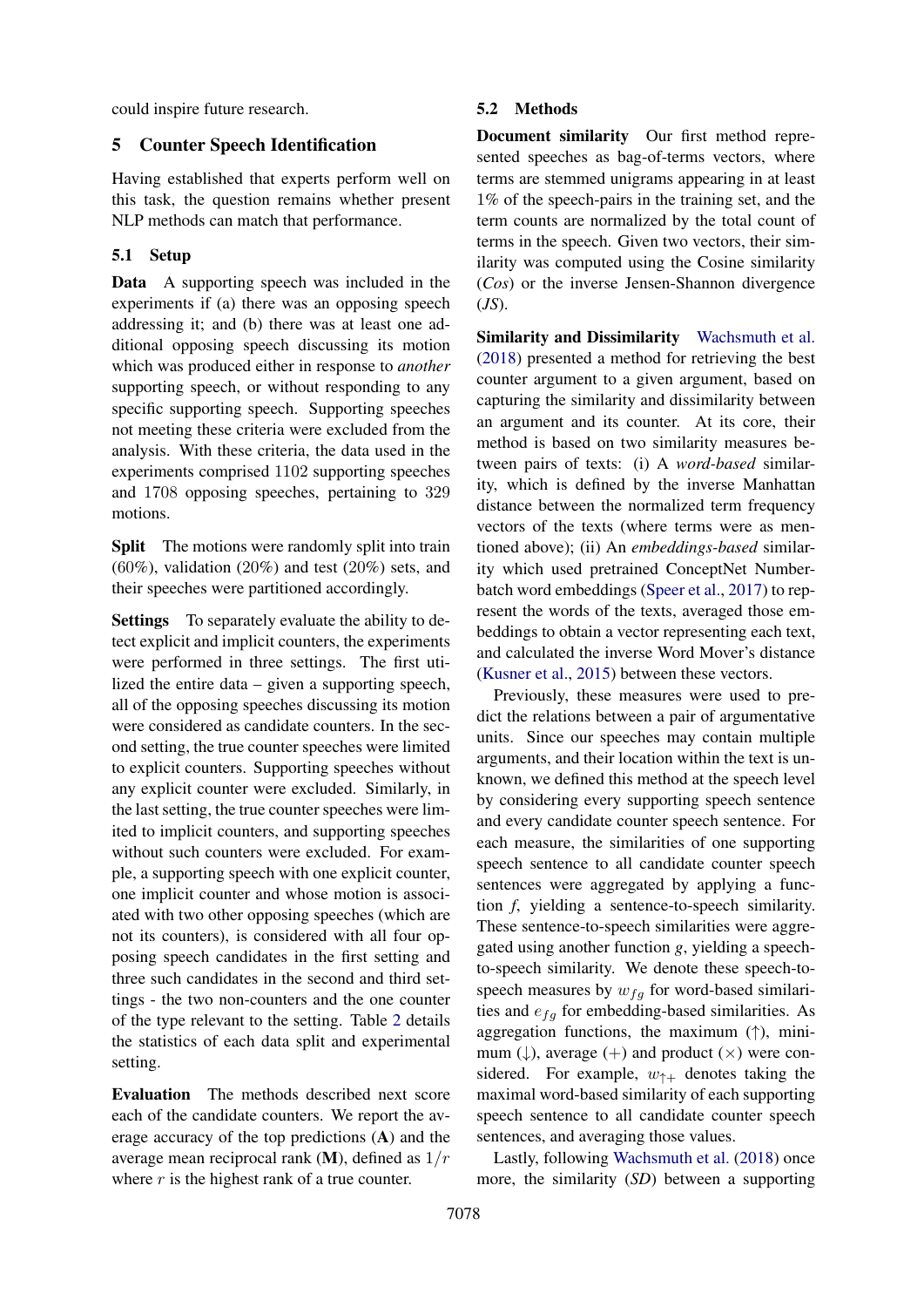<span id="page-6-0"></span>

|                 | Train |      |                                             | Validation |     |     | <b>Test</b> |        |     |     |                |     |
|-----------------|-------|------|---------------------------------------------|------------|-----|-----|-------------|--------|-----|-----|----------------|-----|
| <i>Setting</i>  | #Su   |      | $#Op$ av. $#C$ Pos $#Su$ $#Op$ av. $#C$ Pos |            |     |     |             |        | #Su |     | $#Op$ av. $#C$ | Pos |
| All             | 649   | 1021 | 5.2                                         | $31\%$     | 218 | 340 | 5.2         | $31\%$ | 235 | 347 | 5.2            | 31% |
| Explicit        | 159   | 542  | 5.6                                         | 24%        | 58  | 208 | 6.0         | $22\%$ | 51  | 188 | 5.4            | 25% |
| <i>Implicit</i> | 556   | 999  | 5.0                                         | $30\%$     | 194 | 337 | 5.0         | $30\%$ | 201 | 343 | 5.1            | 30% |

Table 2: Data split statistics for each *experimental setting* (see §[5.1\)](#page-5-0): The number of supporting (#Su) and opposing ( $#Op$ ) speeches, the average number of candidate counter speeches for each supporting speech (av.  $#C$ ), and the percentage of those candidates which are counter speeches (Pos).

speech and a candidate counter is defined as

$$
\alpha \cdot \textit{sim} - (1 - \alpha) \cdot \textit{dissim}
$$

where *sim* and *dissim* are of the form  $w_{fg} + e_{fg}$ , both *f* and *g* are aggregation functions, *sim*  $\neq$ *dissim* and  $\alpha$  is a weighting factor. In this scoring model *sim* aims to capture topic similarity, whereas subtracting *dissim* seeks to capture the dissimilarity between arguments from opposing stances. Admittedly, this method is more appropriate for some of the settings explored in [Wachsmuth et al.](#page-10-0) [\(2018\)](#page-10-0), in which the candidate counter arguments to a given argument may be discussing other topics, and their stance towards the discussed topic is unknown. We include their method here for completeness, and to allow a comparison to their work.

The hyper-parameters, namely, the aggregation functions and the value of  $\alpha$  (from the range  $\{1, 0.9, 0.8\}$  used by [Wachsmuth et al.](#page-10-0) [\(2018\)](#page-10-0)) were tuned on the validation set. An additional variant (*SD-e*) based solely on the embeddingsbased similarity was also considered, since it carries the advantage of not requiring any vocabulary to be derived from the training set. This allowed tuning the hyper-parameters on a larger set comprised from both the training and validation sets.

BERT [Devlin et al.](#page-9-13) [\(2018\)](#page-9-13) presented the BERT framework which was pre-trained on the masked language model and next sentence prediction tasks. Assuming that an argument and its counter are coherent as consecutive sentences, and that the first sentences of the candidate speech reference the last sentences of the supporting speech, those parts were scored using the pre-trained nextsentence prediction model with (*BERT-T*) and without (*BERT*) fine-tuning. The considered sentences from each speech were limited to at most 100 words, since the pre-trained model is limited to 512 word pieces (assuming about two word

pieces per word). Specifically, from the first speech we took the greatest number of sentences from the end of the speech such that their total length was less than 100 words, and similarly for the second speech for its starting sentences. For fine-tuning, we used the supporting speeches with each of their true counter speeches as positive sentence pairs, and added an equal number of negative pairs where the supporting speech appears with a randomly sampled opposing speech that is not its counter.

ngram-based The methods described so far assign a score to a supporting speech and a candidate counter without considering the other candidates. Using that content can aid in detecting key phrases or arguments which best characterize the connection between the supporting speech and its counter – these are the ones which are shared between those speeches and are not mentioned in any of the other candidates. Having many such phrases or arguments may be an indication that a candidate is a true counter speech. Indeed, the quote and mention reason categories account for more than 20% of the reasons selected by the crowd annotators when answering correctly (see Table [2\)](#page-4-3).

To capture this intuition, ngrams containing between 2 to 4 tokens were extracted from each speech. Those containing stopwords, and those fully contained within longer ngrams, were removed. The set of ngrams which appear in both the supporting speech and the candidate – but not in any of the other candidates – was calculated, and the total length of the ngrams it contains was used as the score of the candidate (*ngrs*).

Mutual Information The speeches were represented as bag-of-terms binary vectors, where the terms are stemmed unigrams (excluding stopwords). Each candidate counter was scored using the mutual information between its vector and the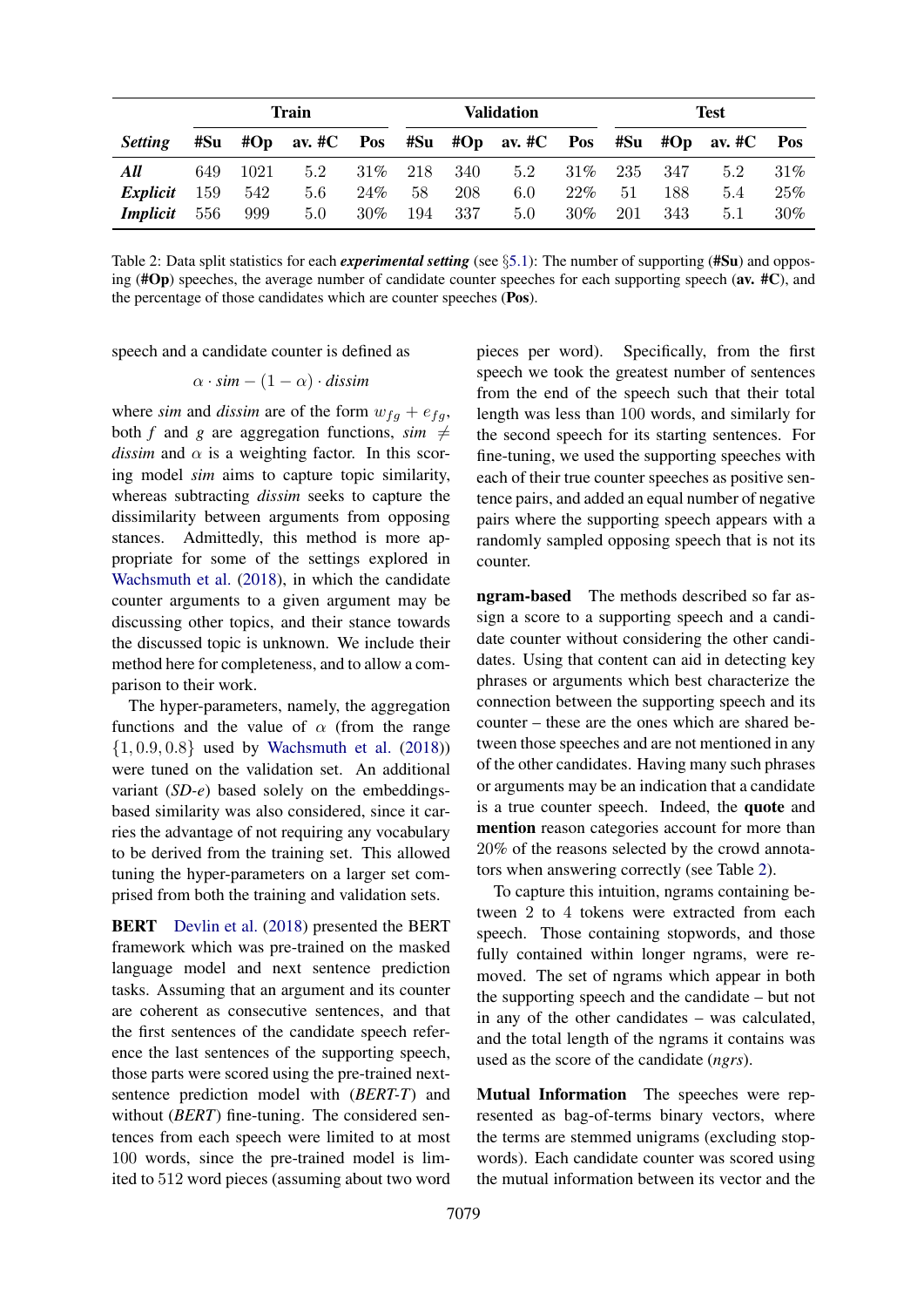vector of the supporting speech (*MI*).

In addition, the mutual information between those vectors, conditioned by the presence of terms in the other candidate counters (*c-MI*), was calculated as follows. Let  $v<sub>s</sub>$  be a vector representing a supporting speech and  ${v_c}_{c=1}^n$  be a set of n vectors representing its candidate counters. Let c be such a candidate counter, and  $o_c$  represent the concatenation of the vectors of the *other* candidates excluding c. Let  $v_{c|k}$  denote the vector of values from  $v_c$  at the indices where the entries of  $o_c$  are k (for  $k = 1$  or 0), and let  $v_{s|k}$  be defined similarly. Then, the conditional mutual information of the candidate  $c$  is given by

$$
\sum_{k=0}^{1} p(k) I(v_{s|k}; v_{c|k})
$$

where  $p(k)$  is the percentage of entries of  $o<sub>c</sub>$  with the value k, and  $I(\cdot, \cdot)$  is mutual information. Intuitively, this measure aims to quantify the information shared between a supporting speech and a candidate, after observing the content of all other candidates, and thus is similar in spirit to the ngram-based method mentioned above.

#### 5.3 Results

Table [3](#page-7-0) presents the results obtained by the different methods in our three experimental settings. These results show that there is a large performance gap between the implicit and explicit settings – in favor of the latter – for all methods (except *BERT*), suggesting it is an easier setting. This is consistent with the results of our annotation experiment.

While the best performing methods (*JS* and *c-MI*) surpass the performance of individual crowd annotators (see Table [1\)](#page-4-1), which testifies to the difficulty of the annotation task, the human experts clearly do better, suggesting there is still much room for improvement.

Error analysis We have manually analyzed the top 3 implicit and explicit speeches for which the differences in mutual information between the predicted counter speech and the true counter speech were the greatest. Analysis revealed that such counter speeches are characterized by argumentative material that is thematically similar to the material of the input speech. Depending on the use case, such results are not necessarily errors, since if the goal is to find relevant opposing content it is beneficial to present such speeches, even

<span id="page-7-0"></span>

|               | All  |      | Explicit |      | <i>Implicit</i> |      |  |
|---------------|------|------|----------|------|-----------------|------|--|
| Method        | A    | M    | A        | M    | $\mathbf{A}$    | M    |  |
| .IS           | 51.1 | 0.69 | 80.4     | 0.88 | 41.2            | 0.62 |  |
| c-MI          | 50.6 | 0.69 | 72.5     | 0.84 | 42.7            | 0.63 |  |
| MI            | 48.5 | 0.68 | 68.6     | 0.81 | 40.7            | 0.62 |  |
| ngrs          | 45.1 | 0.65 | 60.1     | 0.73 | 38.8            | 0.61 |  |
| $SD-e$        | 42.1 | 0.63 | 60.8     | 0.76 | 35.3            | 0.58 |  |
| Cos           | 40.0 | 0.62 | 49.0     | 0.70 | 35.8            | 0.58 |  |
| <b>BERT</b>   | 36.4 | 0.57 | 21.6     | 0.44 | 33.7            | 0.57 |  |
| SD            | 31.9 | 0.57 | 52.9     | 0.70 | 31.3            | 0.56 |  |
| <b>BERT-T</b> | 32.2 | 0.56 | 49.0     | 0.70 | 35.2            | 0.58 |  |
| Rand          | 31%  |      | 25%      |      | 30%             |      |  |

Table 3: Experimental results on the test set for each method and *experimental setting*: The average accuracy of the top prediction  $(A)$  and the average mean reciprocal rank (M) of the true counter with the highest score. The methods are ordered by their M score in the *All* setting. The last row (Rand) shows the accuracy of the random baseline.

if they were not authored in response to the input speech. However, in some instances a thematically similar argument may be an irrelevant counter as arguments can share a theme without being opposing. For example, an input text may discuss an argument pertaining to the *rights* of a disenfranchised group, while the counter may revolve around *pragmatic outcomes* to the same disenfranchised group. While these arguments are likely to share the theme of disenfranchisement they are not necessarily opposing.

### 6 Further Research Potential

The data presented here was collected to facilitate the development of Project Debater, and we chose the novel counter speech detection task to showcase this data and make it available to the community. However, the unique properties of our data – recorded speech which is more organized and carefully construed than everyday speech – make it interesting to revisit well-known NLP and NLU tasks. Several examples are listed below.

Author attribution: All speeches in the dataset are annotated for the debater who recorded them. It could be particularly interesting to study author attribution on our dataset as it contains persuasive language, relevant to opinion writing and social media. Additionally, we provide voice recordings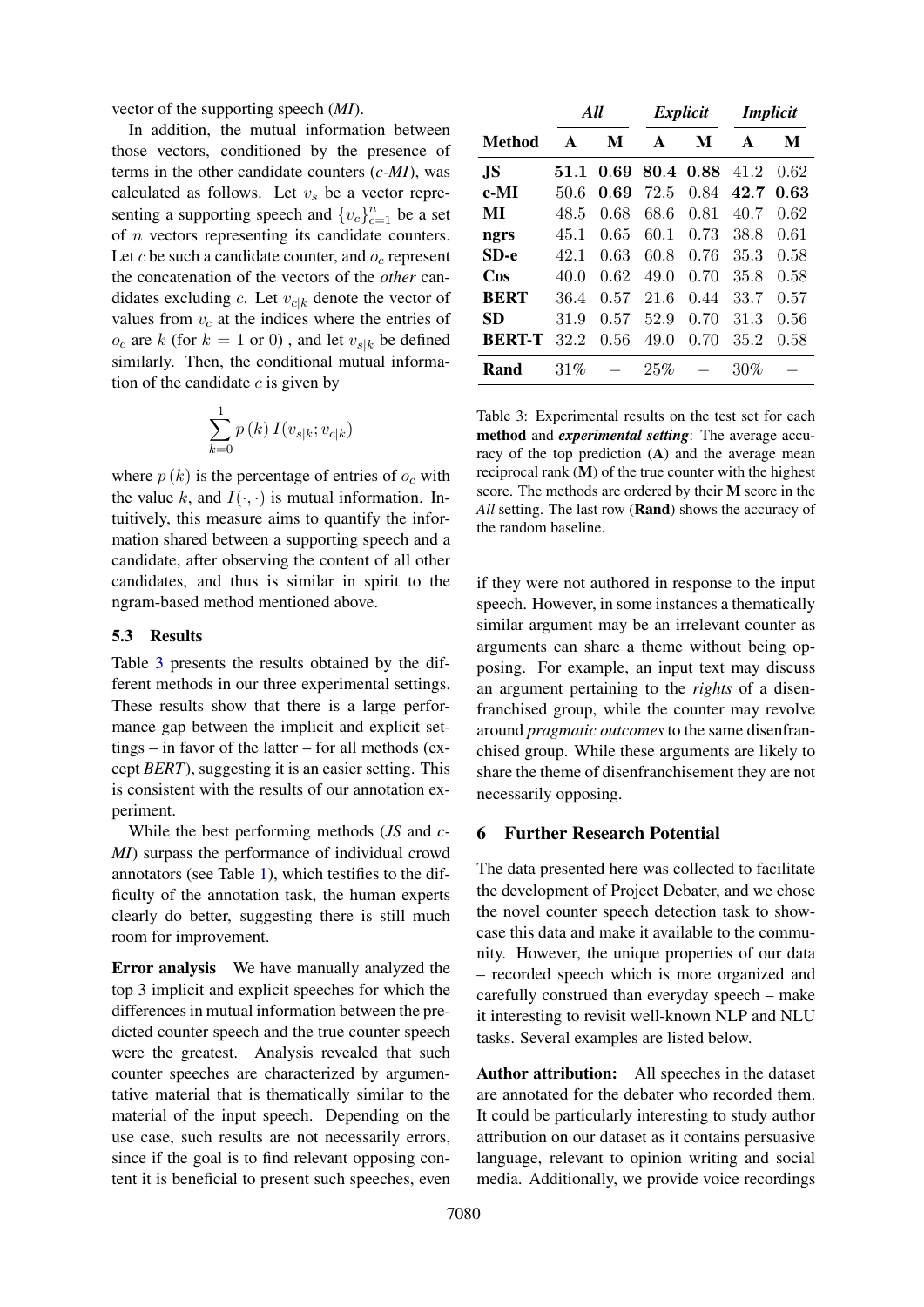and transcripts for all speeches, enabling to study multi-modal methods for this task.

Topic identification: This is a well established research area which can be examined here in various aspects, including clustering speeches by topic, matching speeches to topics or extracting the topic of a speech without prior knowledge.

Whereas previous work often requires annotating the topics of texts and deducing a consensual label, in our data the topic of a speech is given by design.

Sentence ordering or local coherence: The sentence ordering task [\(Barzilay and Lapata,](#page-8-1) [2005\)](#page-8-1) is concerned with organizing text in a coherent way and is especially relevant for natural language generation. Our dataset allows to study this using spoken natural language of a persuasive nature, that often relies on a careful development of an argumentative intent. The data also provides a unique opportunity to study the interplay between a coherent arrangement of language and the associated prosodic cues.

**Other tasks** The large scale of the dataset, over 200 hours of spoken content and their manuallycorrected transcripts, enables its use in other speech-processing tasks that require such data. Some examples include speech-to-text, text-tospeech, and direct learning from speech of word [\(Chung and Glass,](#page-9-18) [2018\)](#page-9-18) or sentence [\(Haque et al.,](#page-9-19) [2019\)](#page-9-19) embeddings. Such tasks often use large scale datasets of *read* content (e.g. [Panayotov](#page-10-16) [et al.](#page-10-16) [\(2015\)](#page-10-16)), and our data allows their exploration in the context of spoken *spontenous* speech.

In addition, with further annotations of the dataset, it lends itself to other potential tasks. One example is the extraction of the main points of a speech or article. This can facilitate various downstream tasks, such as single document summarization in the context of spoken language. Another example is the annotation of named entities within the transcript texts, facilitating direct identification of those entities in the audio, similarly to the work of [Ghannay et al.](#page-9-20) [\(2018\)](#page-9-20).

## 7 Conclusions

We presented a novel NLU task of identifying a counter speech, which best counters an input speech, within a set of candidate counter speeches.

As previous studies have shown, and consistent with our own findings, obtaining data for such

a task is difficult, especially considering that labeling at scale of full speeches is an arduous effort. To facilitate research of this problem, we recast the proposed general task in a defined debate setup and construct a corresponding benchmark data. We collected, and release as part of this work, more than 3,600 debate speeches annotated for the proposed task.

We presented baselines for the task, considering a variety of contemporary NLP models. The experiments suggest that the best results are achieved using Jensen–Shannon similarity, for speeches that contain explicit responses (accuracy of 80%) and using conditional mutual-information on speeches that respond to the input speech in an implicit way (accuracy of 43%).

We established the performance of humans on this task, showing that expert humans currently outperform automatic methods by a significant margin — attaining an accuracy of 92% on speeches with an explicit true counter, and 76% on speeches with an implicit one. Noteworthy is that some of the automatic methods outperform the results achieved by the crowd, suggesting that the task is difficult, and may require a level of expertise beyond layman-level.

The reported gap between the performance of expert humans and the results achieved by NLP models demonstrate room for further research. Future research may focus on the motivation we described, but may also utilize the large speeches corpus we release as part of this work to a variety of additional different endeavors.

#### Acknowledgments

We wish to thank the many debaters and transcribers that took part in the effort of creating this dataset, and the anonymous reviewers for their insightful comments, suggestions, and feedback.

#### References

- <span id="page-8-0"></span>Frank Arute, Kunal Arya, Ryan Babbush, Dave Bacon, Joseph C Bardin, Rami Barends, Rupak Biswas, Sergio Boixo, Fernando GSL Brandao, David A Buell, et al. 2019. Quantum supremacy using a programmable superconducting processor. *Nature*, 574(7779):505–510.
- <span id="page-8-1"></span>Regina Barzilay and Mirella Lapata. 2005. [Model](https://doi.org/10.3115/1219840.1219858)[ing local coherence: An entity-based approach.](https://doi.org/10.3115/1219840.1219858) In *Proceedings of the 43rd Annual Meeting of the Association for Computational Linguistics (ACL'05)*,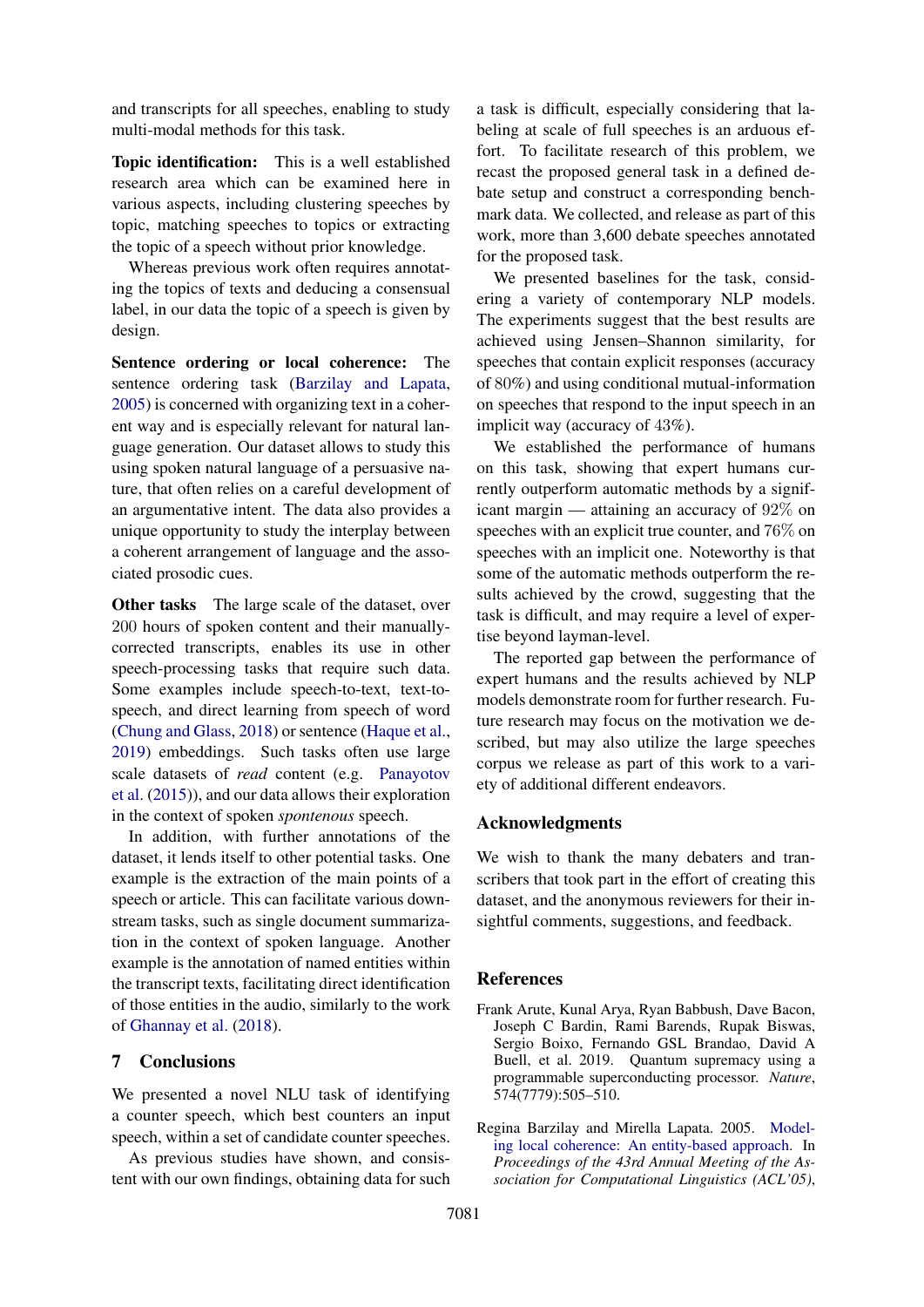pages 141–148, Ann Arbor, Michigan. Association for Computational Linguistics.

- <span id="page-9-6"></span>Elena Cabrio and Serena Villata. 2012. [Combining tex](https://www.aclweb.org/anthology/P12-2041)[tual entailment and argumentation theory for sup](https://www.aclweb.org/anthology/P12-2041)[porting online debates interactions.](https://www.aclweb.org/anthology/P12-2041) In *Proceedings of the 50th Annual Meeting of the Association for Computational Linguistics (Volume 2: Short Papers)*, pages 208–212, Jeju Island, Korea. Association for Computational Linguistics.
- <span id="page-9-4"></span>Elena Cabrio and Serena Villata. 2018. Five years of argument mining: a data-driven analysis. In *IJCAI*, pages 5427–5433.
- <span id="page-9-18"></span>Yu-An Chung and James Glass. 2018. Speech2vec: A sequence-to-sequence framework for learning word embeddings from speech. *arXiv preprint arXiv:1803.08976*.
- <span id="page-9-7"></span>Oana Cocarascu and Francesca Toni. 2017. [Identify](https://doi.org/10.18653/v1/D17-1144)[ing attack and support argumentative relations us](https://doi.org/10.18653/v1/D17-1144)[ing deep learning.](https://doi.org/10.18653/v1/D17-1144) In *Proceedings of the 2017 Conference on Empirical Methods in Natural Language Processing*, pages 1374–1379, Copenhagen, Denmark. Association for Computational Linguistics.
- <span id="page-9-12"></span>T. Edward Damer. 2009. *Attacking Faulty Reasoning: A Practical Guide to Fallacy-Free Arguments*. Wadsworth/Cengage Laerning.
- <span id="page-9-13"></span>Jacob Devlin, Ming-Wei Chang, Kenton Lee, and Kristina Toutanova. 2018. Bert: Pre-training of deep bidirectional transformers for language understanding. *arXiv preprint arXiv:1810.04805*.
- <span id="page-9-11"></span>Phan Minh Dung. 1995. On the acceptability of arguments and its fundamental role in nonmonotonic reasoning, logic programming and n-person games. *Artificial intelligence*, 77(2):321–357.
- <span id="page-9-16"></span>Nikita Duseja and Harsh Jhamtani. 2019. [A soci](https://doi.org/10.18653/v1/W19-2109)[olinguistic study of online echo chambers on twit](https://doi.org/10.18653/v1/W19-2109)[ter.](https://doi.org/10.18653/v1/W19-2109) In *Proceedings of the Third Workshop on Natural Language Processing and Computational Social Science*, pages 78–83, Minneapolis, Minnesota. Association for Computational Linguistics.
- <span id="page-9-1"></span>Kiran Garimella, Gianmarco De Francisci Morales, Aristides Gionis, and Michael Mathioudakis. 2018. [Political discourse on social media: Echo chambers,](https://doi.org/10.1145/3178876.3186139) [gatekeepers, and the price of bipartisanship.](https://doi.org/10.1145/3178876.3186139) In *Proceedings of the 2018 World Wide Web Conference (WWW)*, pages 913–922, Republic and Canton of Geneva, Switzerland. International World Wide Web Conferences Steering Committee.
- <span id="page-9-20"></span>Sahar Ghannay, Antoine Caubrière, Yannick Estève, Nathalie Camelin, Edwin Simonnet, Antoine Laurent, and Emmanuel Morin. 2018. End-to-end named entity and semantic concept extraction from speech. In *2018 IEEE Spoken Language Technology Workshop (SLT)*, pages 692–699. IEEE.
- <span id="page-9-10"></span>Trudy Govier. 1991. *A Practical Study of Argument*. Wadsworth Pub. Co.
- <span id="page-9-19"></span>Albert Haque, Michelle Guo, Prateek Verma, and Li Fei-Fei. 2019. Audio-linguistic embeddings for spoken sentences. In *IEEE International Conference on Acoustics, Speech and Signal Processing (ICASSP)*, pages 7355–7359. IEEE.
- <span id="page-9-9"></span>Xinyu Hua, Zhe Hu, and Lu Wang. 2019. [Argument](https://www.aclweb.org/anthology/P19-1255) [generation with retrieval, planning, and realization.](https://www.aclweb.org/anthology/P19-1255) In *Proceedings of the 57th Annual Meeting of the Association for Computational Linguistics*, pages 2661–2672, Florence, Italy. Association for Computational Linguistics.
- <span id="page-9-8"></span>Xinyu Hua and Lu Wang. 2018. [Neural argument](https://doi.org/10.18653/v1/P18-1021) [generation augmented with externally retrieved evi](https://doi.org/10.18653/v1/P18-1021)[dence.](https://doi.org/10.18653/v1/P18-1021) In *Proceedings of the 56th Annual Meeting of the Association for Computational Linguistics (Volume 1: Long Papers)*, pages 219–230, Melbourne, Australia. Association for Computational Linguistics.
- <span id="page-9-0"></span>Gil Kalai. 2019. The argument against quantum computers. *arXiv preprint arXiv:1908.02499*.
- <span id="page-9-17"></span>Matt J. Kusner, Yu Sun, Nicholas I. Kolkin, and Kilian Q. Weinberger. 2015. [From word embeddings to](http://dl.acm.org/citation.cfm?id=3045118.3045221) [document distances.](http://dl.acm.org/citation.cfm?id=3045118.3045221) In *Proceedings of the 32Nd International Conference on International Conference on Machine Learning - Volume 37*, pages 957–966. JMLR.org.
- <span id="page-9-2"></span>Tamar Lavee, Lili Kotlerman, Matan Orbach, Yonatan Bilu, Michal Jacovi, Ranit Aharonov, and Noam Slonim. 2019a. [Crowd-sourcing annotation of com](https://doi.org/10.18653/v1/D19-5905)[plex NLU tasks: A case study of argumentative con](https://doi.org/10.18653/v1/D19-5905)[tent annotation.](https://doi.org/10.18653/v1/D19-5905) In *Proceedings of the First Workshop on Aggregating and Analysing Crowdsourced Annotations for NLP*, pages 29–38, Hong Kong. Association for Computational Linguistics.
- <span id="page-9-3"></span>Tamar Lavee, Matan Orbach, Lili Kotlerman, Yoav Kantor, Shai Gretz, Lena Dankin, Shachar Mirkin, Michal Jacovi, Yonatan Bilu, Ranit Aharonov, and Noam Slonim. 2019b. [Towards effective rebuttal:](http://arxiv.org/abs/1907.11889) [Listening comprehension using corpus-wide claim](http://arxiv.org/abs/1907.11889) [mining.](http://arxiv.org/abs/1907.11889) *6th Workshop on Argument Mining*.
- <span id="page-9-5"></span>John Lawrence and Chris Reed. 2019. [Argument min](https://doi.org/10.1162/COLI_a_00364)[ing: A survey.](https://doi.org/10.1162/COLI_a_00364) *Computational Linguistics*, 0(ja):1– 55.
- <span id="page-9-15"></span>David M. J. Lazer, Matthew A. Baum, Yochai Benkler, Adam J. Berinsky, Kelly M. Greenhill, Filippo Menczer, Miriam J. Metzger, Brendan Nyhan, Gordon Pennycook, David Rothschild, Michael Schudson, Steven A. Sloman, Cass R. Sunstein, Emily A. Thorson, Duncan J. Watts, and Jonathan L. Zittrain. 2018. [The science of fake news.](https://doi.org/10.1126/science.aao2998) *Science*, 359(6380):1094–1096.
- <span id="page-9-14"></span>Bryan McCann, Nitish Shirish Keskar, Caiming Xiong, and Richard Socher. 2018. [The natural language de](http://arxiv.org/abs/1806.08730)[cathlon: Multitask learning as question answering.](http://arxiv.org/abs/1806.08730) Cite arxiv:1806.08730.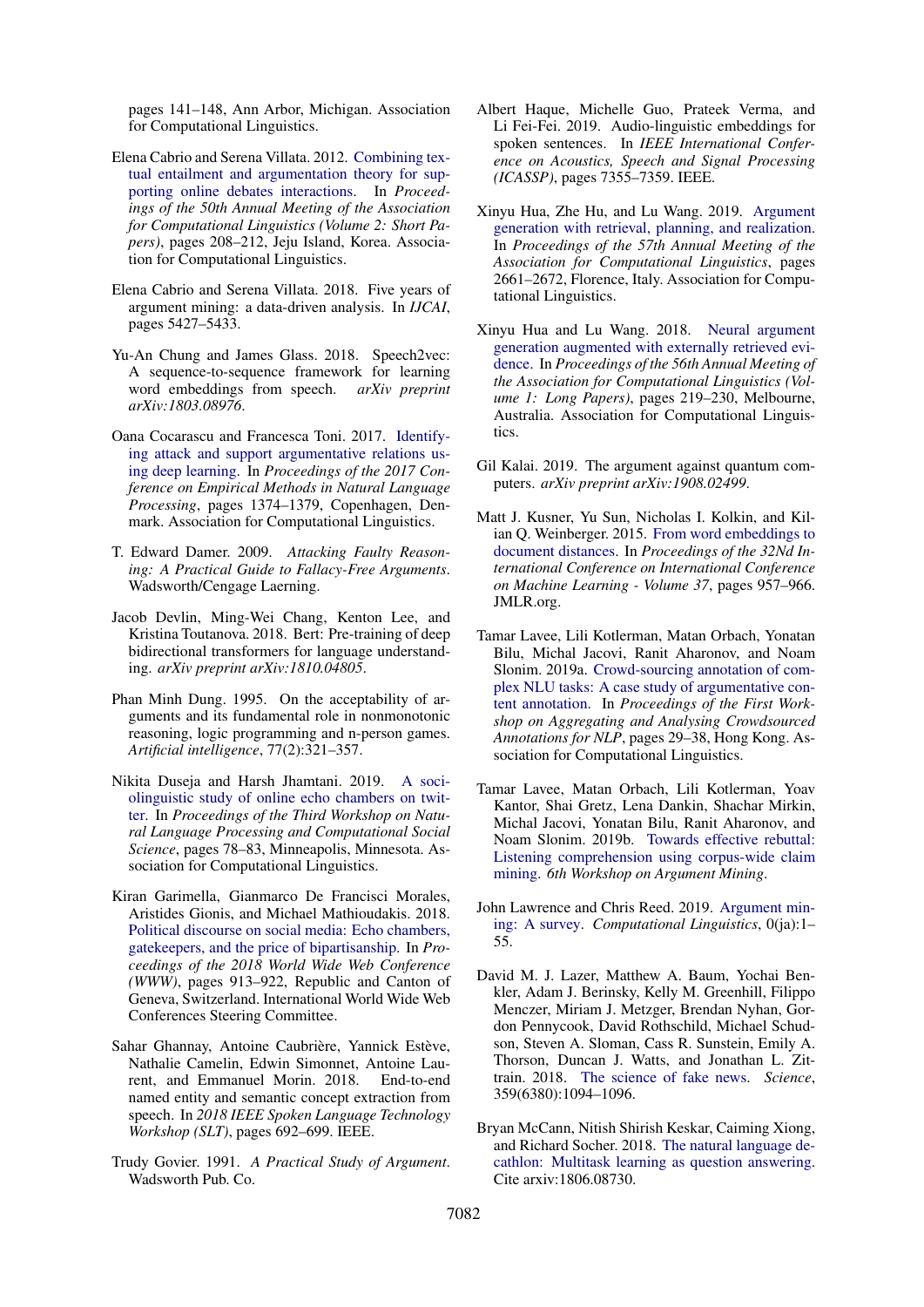- <span id="page-10-14"></span>Shachar Mirkin, Michal Jacovi, Tamar Lavee, Hong-Kwang Kuo, Samuel Thomas, Leslie Sager, Lili Kotlerman, Elad Venezian, and Noam Slonim. 2018a. [A recorded debating dataset.](https://www.aclweb.org/anthology/L18-1037) In *Proceedings of LREC*.
- <span id="page-10-1"></span>Shachar Mirkin, Guy Moshkowich, Matan Orbach, Lili Kotlerman, Yoav Kantor, Tamar Lavee, Michal Jacovi, Yonatan Bilu, Ranit Aharonov, and Noam Slonim. 2018b. [Listening comprehension over ar](http://aclweb.org/anthology/D18-1078)[gumentative content.](http://aclweb.org/anthology/D18-1078) In *Proceedings of the 2018 Conference on Empirical Methods in Natural Language Processing*, pages 719–724. Association for Computational Linguistics.
- <span id="page-10-8"></span>Elena Musi, Debanjan Ghosh, Mark Aakhus, Smaranda Muresan, and Nina Wacholder. 2017. Building an ontology of (dis) agreement space for argument mining. *SIGDIAL/SEMDIAL 2017 Joint Session on Negotiation Dialog (position paper)*.
- <span id="page-10-2"></span>Matan Orbach, Yonatan Bilu, Ariel Gera, Yoav Kantor, Lena Dankin, Tamar Lavee, Lili Kotlerman, Shachar Mirkin, Michal Jacovi, Ranit Aharonov, and Noam Slonim. 2019. [A dataset of general-purpose rebuttal.](https://doi.org/10.18653/v1/D19-1561) In *Proceedings of the 2019 Conference on Empirical Methods in Natural Language Processing and the 9th International Joint Conference on Natural Language Processing (EMNLP-IJCNLP)*, pages 5590– 5600, Hong Kong, China. Association for Computational Linguistics.
- <span id="page-10-16"></span>Vassil Panayotov, Guoguo Chen, Daniel Povey, and Sanjeev Khudanpur. 2015. [Librispeech: An asr cor](https://doi.org/10.1109/ICASSP.2015.7178964)[pus based on public domain audio books.](https://doi.org/10.1109/ICASSP.2015.7178964) pages 5206–5210.
- <span id="page-10-7"></span>Andreas Peldszus and Manfred Stede. 2015a. An annotated corpus of argumentative microtexts. In *Proceedings of the First Conference on Argumentation, Lisbon, Portugal.*
- <span id="page-10-4"></span>Andreas Peldszus and Manfred Stede. 2015b. Towards detecting counter-considerations in text. In *Proceedings of the 2nd Workshop on Argumentation Mining*, pages 104–109.
- <span id="page-10-11"></span>Alec Radford, Jeffrey Wu, Rewon Child, David Luan, Dario Amodei, and Ilya Sutskever. 2018. [Language](https://d4mucfpksywv.cloudfront.net/better-language-models/language-models.pdf) [models are unsupervised multitask learners.](https://d4mucfpksywv.cloudfront.net/better-language-models/language-models.pdf) *OpenAI Blog*.
- <span id="page-10-3"></span>Sara Rosenthal and Kathy McKeown. 2015. I couldn't agree more: The role of conversational structure in agreement and disagreement detection in online discussions. In *Proceedings of the 16th Annual Meeting of the Special Interest Group on Discourse and Dialogue*, pages 168–177.
- <span id="page-10-15"></span>Robert Speer, Joshua Chin, and Catherine Havasi. 2017. Conceptnet 5.5: An open multilingual graph of general knowledge. In *Thirty-First AAAI Conference on Artificial Intelligence*.
- <span id="page-10-5"></span>Dhanya Sridhar, James Foulds, Bert Huang, Lise Getoor, and Marilyn Walker. 2015. Joint models of disagreement and stance in online debate. In *Proceedings of the 53rd Annual Meeting of the Association for Computational Linguistics and the 7th International Joint Conference on Natural Language Processing (Volume 1: Long Papers)*, volume 1, pages 116–125.
- <span id="page-10-9"></span>Stephen E. Toulmin. 2003. *[The Uses of Argument](http://www.amazon.com/exec/obidos/redirect?tag=citeulike-20&path=ASIN/0521534836)*. Cambridge University Press.
- <span id="page-10-0"></span>Henning Wachsmuth, Shahbaz Syed, and Benno Stein. 2018. [Retrieval of the best counterargument with](https://doi.org/10.18653/v1/P18-1023)[out prior topic knowledge.](https://doi.org/10.18653/v1/P18-1023) In *Proceedings of the 56th Annual Meeting of the Association for Computational Linguistics (Volume 1: Long Papers)*, pages 241–251, Melbourne, Australia. Association for Computational Linguistics.
- <span id="page-10-6"></span>Marilyn A Walker, Jean E Fox Tree, Pranav Anand, Rob Abbott, and Joseph King. 2012. A corpus for research on deliberation and debate. In *LREC*, pages 812–817. Istanbul.
- <span id="page-10-10"></span>Douglas Walton. 2009. Objections, rebuttals and refutations. *Argument Cultures: Proceedings of the 8th OSSA Conference*.
- <span id="page-10-13"></span>Alex Wang, Yada Pruksachatkun, Nikita Nangia, Amanpreet Singh, Julian Michael, Felix Hill, Omer Levy, and Samuel R. Bowman. 2019. SuperGLUE: A stickier benchmark for general-purpose language understanding systems. *arXiv preprint 1905.00537*.
- <span id="page-10-12"></span>Alex Wang, Amanpreet Singh, Julian Michael, Felix Hill, Omer Levy, and Samuel Bowman. 2018. [GLUE: A multi-task benchmark and analysis plat](https://doi.org/10.18653/v1/W18-5446)[form for natural language understanding.](https://doi.org/10.18653/v1/W18-5446) In *Proceedings of the 2018 EMNLP Workshop BlackboxNLP: Analyzing and Interpreting Neural Networks for NLP*, pages 353–355, Brussels, Belgium. Association for Computational Linguistics.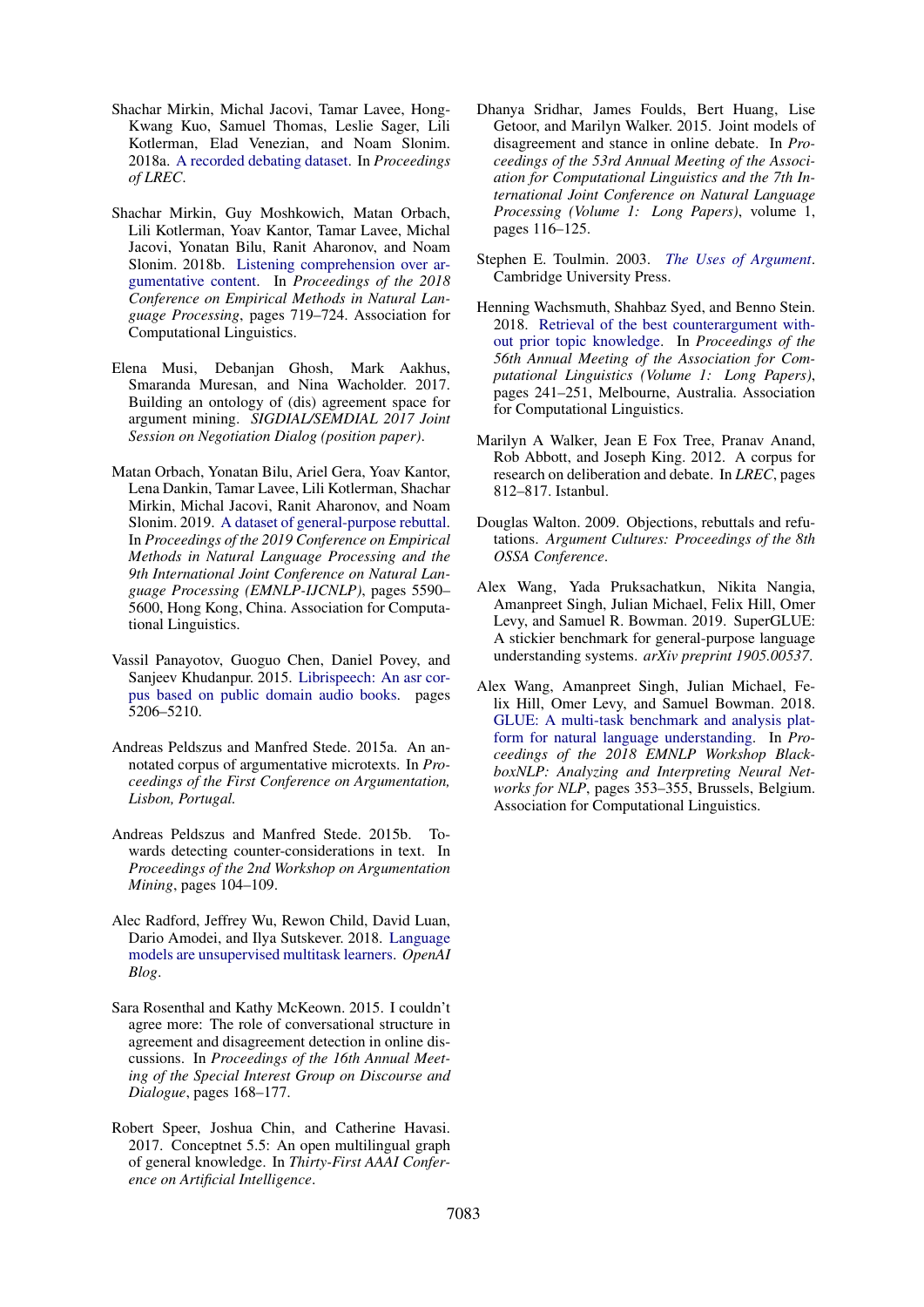### A Introduction

This appendix contains the guidelines used in all the data generation and annotation tasks described in the paper: 1) speech authorship guidelines, 2) identifying the response speech from a list of candidates, 3) identifying the response speech speech from a list of candidates and providing a reason.

Following the guidelines are two examples of full response speeches - an explicit counter speech and an implicit counter speech (see §[3\)](#page-2-0).

## B Speech Authoring Guidelines

For supporting speeches:

- Read the motion text and background.
- Prepare for 10 minutes while avoiding the use of external sources.
- Record a 4 min opening speech in a normal speaking pace.

For opposing speeches:

- Read the motion text and background.
- Prepare for 10 minutes while avoiding the use of external sources.
- Listen to the supporting speech.
- Immediately record a 4 min opening speech in a normal speaking pace.
- When recording your speech, please make sure to relate to the arguments raised in the government's opening speech; i.e., engage with them like you would have done in British Parliamentary debate style, or in any other kind of academic debate format.

## C Identify The Opposing Speech Guidelines

In this task you are given a motion and speech arguing in favor of that motion. It is then followed by 3-5 opposing speeches. One of those speeches was recorded in response to the first supporting speech. Please select the opposing speech which you think was recorded in response to the supporting speech. In addition, please write in your own language the reason for your choice.

Note that you MUST select exactly one opposing speech. If you aren't sure, take a guess, and specify you had done so when detailing the reason for your choice. Some additional examples of valid reasons are "Both X and Y seemed reasonable choices, and X seemed more appropriate", "The supporting speech is talking about Z, as does the opposing speech", etc. No specific format is required for detailing the reason, but please do your best to be clear.

## D Identify The Opposing Speech (With Reasons) Guidelines

### **Overview**

In this task you are given a controversial topic and a supporting speech arguing in favor of that topic. The supporting speech is followed by 3-5 opposing speeches. One of those opposing speeches was recorded in response to the supporting speech.

- 1. Select the opposing speech that was recorded in response to the supporting speech.
- 2. Select the reasons for your choice from a predefined list of reasons. You can select more than one reason.
- 3. Explain your choice, in your own words, in case the reason for your choice does not appear in the list.

Note that you MUST select exactly one opposing speech. If you aren't sure, take a guess, and specify you had done so when selecting the reason for your choice from the predefined list. When explaining your choice in your own words, no specific format is required – but please do your best to be clear.

#### Important Note

This task does not contain test questions, but your answers will be reviewed after the job is complete. We trust you to perform the task thoroughly, while carefully following the guidelines.

## E Example Speeches

## Explicit counter speech: Opposing subsidies for higher education

"Before we begin there is something that, at least to me, was remained unclear in the mechanism, and that is the question of what exactly is going to get subsidized and what isn't. Do liberal arts studies or humanities studies are they going to get the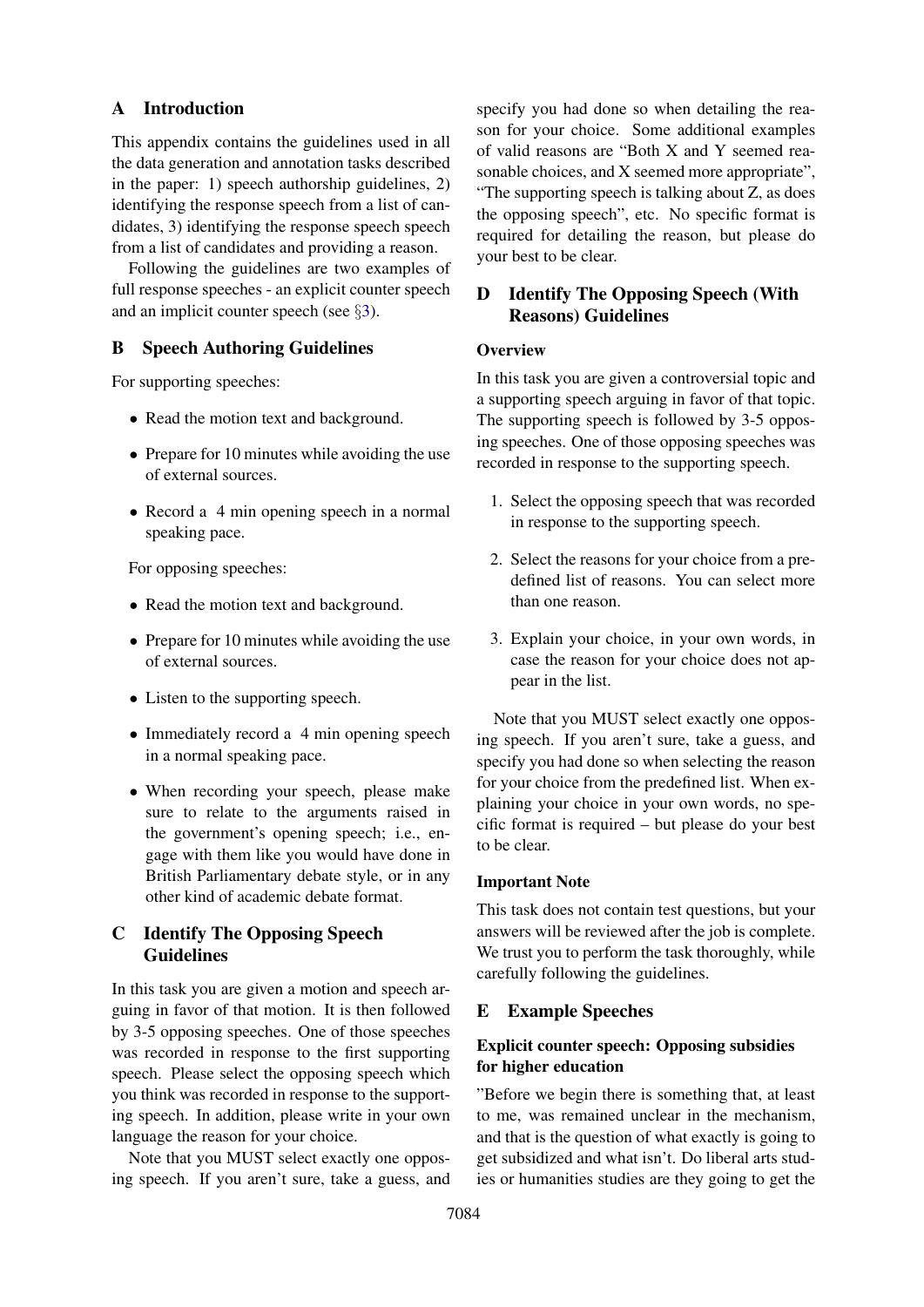same full funding like computer science or engineering? We think that this is important because no matter what the answer is going to be, this raises some serious questions and difficulties but anyway, we're going to put that aside for now in the hope that government will make this clear in the next speech. So, side government is asking to convince us in the following things: a, education, no matter what age, is a basic right. B, if there is a basic right, then this automatically means that the government is also responsible to fully fund this. C, subsidizing, like a full subsidy of higher education, is going to be a smart investment that pays off in the long run, both economically and socially. We disagree with literally every one of those stages. Let's explain why. Firstly, on education in every age being a basic right. So government basically start by saying: look, we can all agree that primary education is a basic right and therefore, we must agree that that higher education is also a basic right. Now that is a logical leap. There are plenty of protections and special rights that we provide children but not adults. Children are protected, for instance, from criminal liability. And according to government's logic, if that is true, then this should also apply to adults. This is of course absurd. Specifically, the line that we cross between primary education to higher education isn't at all random. Primary education is a crucial condition to succeed in life, no matter what field you're going to to find yourself in. And that's what makes it a basic right. It is also a tool of the state to create a shared basis of knowledge to all of the citizens, sort of a way to shape the shared narrative and the collective identity of the nation. Higher education, on the other hand, isn't a crucial condition in plenty in like a lot of fields and and frankly, in the previous years, it is becoming less and less critical for success. In addition, there is also no element of like a a shared foundation here because everybody studies different things entirely, so no, this is not a basic right. Secondly, even if we were to agree that this is a basic right, this doesn't automatically mean that the government need to completely fully fund it. Food is also a basic right, right? And still the state helps you very partially and does not provide food for everyone free. We need to say this very clearly. The state already participates today in the funding of higher education in public institutes but in a partial way. We think that demanding that

it will provide for all of it is simply a misguided way of perceiving what the state's role is. Why isn't it enough to fund scholarships for less welloff students and continue collecting money from students that have no problem to fund themselves, for instance? And lastly, we get to the question of whether this is a smart investment. Now, as I have already hinted, higher education might have been critical for success in the market ten years ago or fifteen years ago, but the market is rapidly changing today and more and more of the most desired job places, for instance, in google or facebook, don't even demand a an academic title. We think that before we run off to spend billions of dollars on higher education free for everybody, then it's worth at least heavily considering these institutional changes, and that is something that side government isn't even considering. For all these reasons, please oppose."

## Implicit counter speech: Opposing disbanding ASEAN

"We should not disband ASEAN. So, ASEAN is the association of southeast asian states. As the last speaker pointed out to you, it's made up of a group of states in southeast asia who are working together towards common goals of development. Three reasons why we should not disband it. First is about anti-colonialism. Recognize that for developing countries like the ones in ASEAN like malaysia, like indonesia, they have a few alternatives for who they can turn to as trade partners. You have major international trading countries like the states, like china, like EU countries, which historically have treated these countries in a very colonialist way. Most of the countries in ASEAN except for thailand were once colonized by european countries or the united states, and if you look back before that, they had a semi colonial relationship with china in many instances, such the relationship between vietnam and china. So we see that there's a history of abuse and mistreatment between these larger countries around the world the more powerful countries, and the ASEAN countries. We think that by working together, the ASEAN countries can ensure that they are a large enough economic bloc to prevent these major international powers who have historically come in and pushed them around, from dominating the region, in other words, ASEAN makes all of these countries that together are strong and